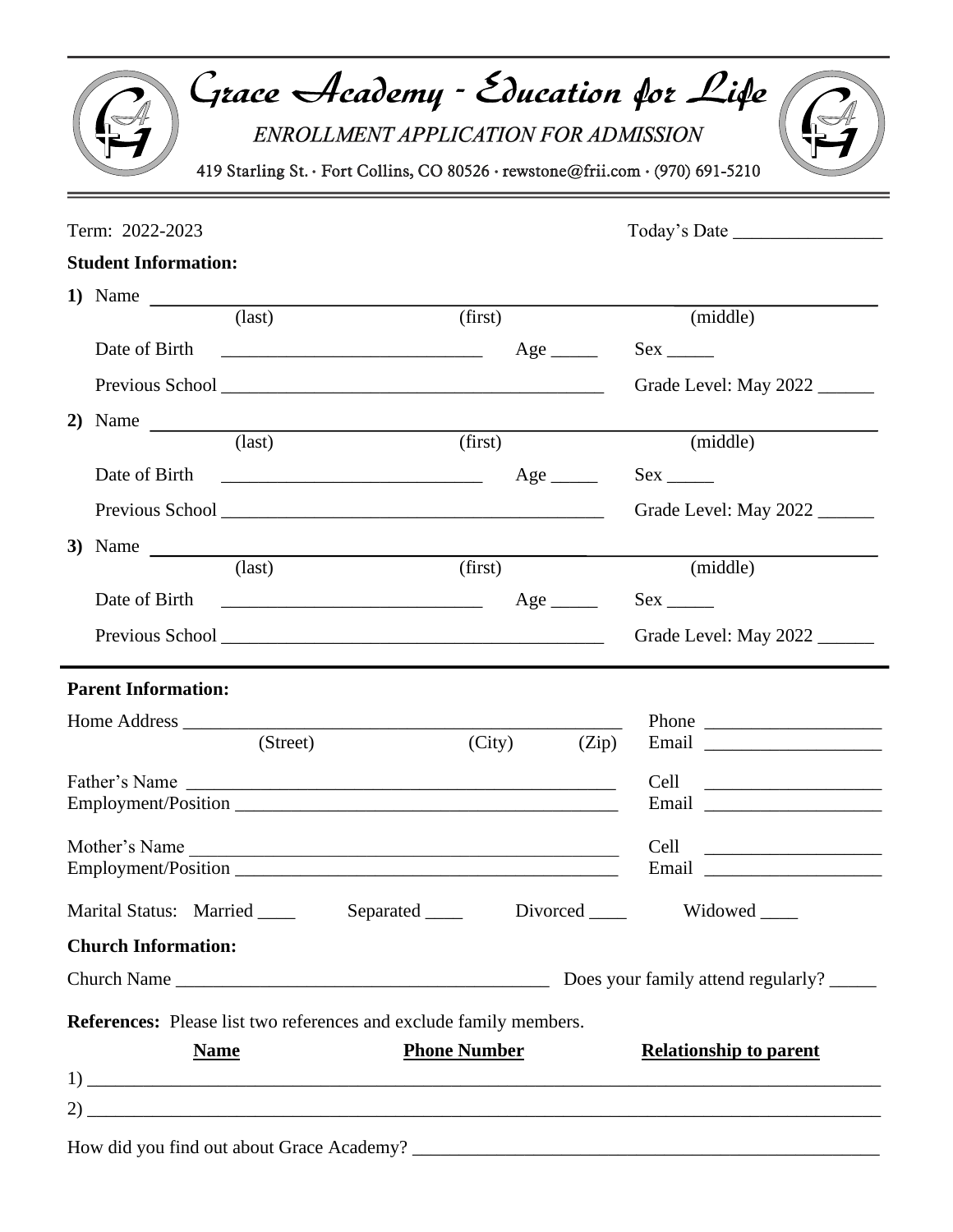## *GRACE ACADEMY - Application for Admission -- page 2*

**Evaluation Questions:** (Use additional paper to answer these questions, if necessary.)

**1)** Explain why you desire to enroll your children in Grace Academy and what you expect from the school. \_\_\_\_\_\_\_\_\_\_\_\_\_\_\_\_\_\_\_\_\_\_\_\_\_\_\_\_\_\_\_\_\_\_\_\_\_\_\_\_\_\_\_\_\_\_\_\_\_\_\_\_\_\_\_\_\_\_\_\_\_\_\_\_\_\_\_\_\_\_\_\_\_\_\_\_\_\_\_\_\_\_\_\_\_\_\_\_

\_\_\_\_\_\_\_\_\_\_\_\_\_\_\_\_\_\_\_\_\_\_\_\_\_\_\_\_\_\_\_\_\_\_\_\_\_\_\_\_\_\_\_\_\_\_\_\_\_\_\_\_\_\_\_\_\_\_\_\_\_\_\_\_\_\_\_\_\_\_\_\_\_\_\_\_\_\_\_\_\_\_\_\_\_\_\_\_ \_\_\_\_\_\_\_\_\_\_\_\_\_\_\_\_\_\_\_\_\_\_\_\_\_\_\_\_\_\_\_\_\_\_\_\_\_\_\_\_\_\_\_\_\_\_\_\_\_\_\_\_\_\_\_\_\_\_\_\_\_\_\_\_\_\_\_\_\_\_\_\_\_\_\_\_\_\_\_\_\_\_\_\_\_\_\_\_

**2)** Have any of the children you are enrolling had discipline problems at any of their former schools? \_\_\_\_\_ If yes, please explain.

**3)** Are there any specific issues in your home that would be helpful for us to know, so that we may minister to your children more effectively?

\_\_\_\_\_\_\_\_\_\_\_\_\_\_\_\_\_\_\_\_\_\_\_\_\_\_\_\_\_\_\_\_\_\_\_\_\_\_\_\_\_\_\_\_\_\_\_\_\_\_\_\_\_\_\_\_\_\_\_\_\_\_\_\_\_\_\_\_\_\_\_\_\_\_\_\_\_\_\_\_\_\_\_\_\_\_\_\_ \_\_\_\_\_\_\_\_\_\_\_\_\_\_\_\_\_\_\_\_\_\_\_\_\_\_\_\_\_\_\_\_\_\_\_\_\_\_\_\_\_\_\_\_\_\_\_\_\_\_\_\_\_\_\_\_\_\_\_\_\_\_\_\_\_\_\_\_\_\_\_\_\_\_\_\_\_\_\_\_\_\_\_\_\_\_\_\_ \_\_\_\_\_\_\_\_\_\_\_\_\_\_\_\_\_\_\_\_\_\_\_\_\_\_\_\_\_\_\_\_\_\_\_\_\_\_\_\_\_\_\_\_\_\_\_\_\_\_\_\_\_\_\_\_\_\_\_\_\_\_\_\_\_\_\_\_\_\_\_\_\_\_\_\_\_\_\_\_\_\_\_\_\_\_\_\_

**4)** Briefly describe the discipline structure of your home. What are your goals? How are these determined? Who deals with discipline difficulties? What types of procedures are used? \_\_\_\_\_\_\_\_\_\_\_\_\_\_\_\_\_\_\_\_\_\_\_\_\_\_\_

\_\_\_\_\_\_\_\_\_\_\_\_\_\_\_\_\_\_\_\_\_\_\_\_\_\_\_\_\_\_\_\_\_\_\_\_\_\_\_\_\_\_\_\_\_\_\_\_\_\_\_\_\_\_\_\_\_\_\_\_\_\_\_\_\_\_\_\_\_\_\_\_\_\_\_\_\_\_\_\_\_\_\_\_\_\_\_\_ \_\_\_\_\_\_\_\_\_\_\_\_\_\_\_\_\_\_\_\_\_\_\_\_\_\_\_\_\_\_\_\_\_\_\_\_\_\_\_\_\_\_\_\_\_\_\_\_\_\_\_\_\_\_\_\_\_\_\_\_\_\_\_\_\_\_\_\_\_\_\_\_\_\_\_\_\_\_\_\_\_\_\_\_\_\_\_\_ \_\_\_\_\_\_\_\_\_\_\_\_\_\_\_\_\_\_\_\_\_\_\_\_\_\_\_\_\_\_\_\_\_\_\_\_\_\_\_\_\_\_\_\_\_\_\_\_\_\_\_\_\_\_\_\_\_\_\_\_\_\_\_\_\_\_\_\_\_\_\_\_\_\_\_\_\_\_\_\_\_\_\_\_\_\_\_\_ \_\_\_\_\_\_\_\_\_\_\_\_\_\_\_\_\_\_\_\_\_\_\_\_\_\_\_\_\_\_\_\_\_\_\_\_\_\_\_\_\_\_\_\_\_\_\_\_\_\_\_\_\_\_\_\_\_\_\_\_\_\_\_\_\_\_\_\_\_\_\_\_\_\_\_\_\_\_\_\_\_\_\_\_\_\_\_\_

**5)** Describe any negative aspects of your home environment and explain any special challenges or needs in your family. (Special medical problems, difficult work schedules, etc.). \_\_\_\_\_\_\_\_\_\_\_\_\_\_\_\_\_\_\_\_\_\_\_\_\_\_\_\_\_\_

\_\_\_\_\_\_\_\_\_\_\_\_\_\_\_\_\_\_\_\_\_\_\_\_\_\_\_\_\_\_\_\_\_\_\_\_\_\_\_\_\_\_\_\_\_\_\_\_\_\_\_\_\_\_\_\_\_\_\_\_\_\_\_\_\_\_\_\_\_\_\_\_\_\_\_\_\_\_\_\_\_\_\_\_\_\_\_\_ \_\_\_\_\_\_\_\_\_\_\_\_\_\_\_\_\_\_\_\_\_\_\_\_\_\_\_\_\_\_\_\_\_\_\_\_\_\_\_\_\_\_\_\_\_\_\_\_\_\_\_\_\_\_\_\_\_\_\_\_\_\_\_\_\_\_\_\_\_\_\_\_\_\_\_\_\_\_\_\_\_\_\_\_\_\_\_\_ \_\_\_\_\_\_\_\_\_\_\_\_\_\_\_\_\_\_\_\_\_\_\_\_\_\_\_\_\_\_\_\_\_\_\_\_\_\_\_\_\_\_\_\_\_\_\_\_\_\_\_\_\_\_\_\_\_\_\_\_\_\_\_\_\_\_\_\_\_\_\_\_\_\_\_\_\_\_\_\_\_\_\_\_\_\_\_\_

**6)** Please explain your philosophy regarding education, parental responsibility, and the role you believe the school will play in helping you in these areas. \_\_\_\_\_\_\_\_\_\_\_\_\_\_\_\_\_\_\_\_\_\_\_\_\_\_\_\_\_\_\_\_\_\_\_\_\_\_\_\_\_\_\_\_\_\_\_\_\_\_

\_\_\_\_\_\_\_\_\_\_\_\_\_\_\_\_\_\_\_\_\_\_\_\_\_\_\_\_\_\_\_\_\_\_\_\_\_\_\_\_\_\_\_\_\_\_\_\_\_\_\_\_\_\_\_\_\_\_\_\_\_\_\_\_\_\_\_\_\_\_\_\_\_\_\_\_\_\_\_\_\_\_\_\_\_\_\_\_ \_\_\_\_\_\_\_\_\_\_\_\_\_\_\_\_\_\_\_\_\_\_\_\_\_\_\_\_\_\_\_\_\_\_\_\_\_\_\_\_\_\_\_\_\_\_\_\_\_\_\_\_\_\_\_\_\_\_\_\_\_\_\_\_\_\_\_\_\_\_\_\_\_\_\_\_\_\_\_\_\_\_\_\_\_\_\_\_ \_\_\_\_\_\_\_\_\_\_\_\_\_\_\_\_\_\_\_\_\_\_\_\_\_\_\_\_\_\_\_\_\_\_\_\_\_\_\_\_\_\_\_\_\_\_\_\_\_\_\_\_\_\_\_\_\_\_\_\_\_\_\_\_\_\_\_\_\_\_\_\_\_\_\_\_\_\_\_\_\_\_\_\_\_\_\_\_

**7)** If there are any areas in which you anticipate the standards of the school may be in conflict with those established in your home, please describe those areas and how you plan to address them both with your student and with the school. \_\_\_\_\_\_\_\_\_\_\_\_\_\_\_\_\_\_\_\_\_\_\_\_\_\_\_\_\_\_\_\_\_\_\_\_\_\_\_\_\_\_\_\_\_\_\_\_\_\_\_\_\_\_\_\_\_\_\_\_\_\_\_\_

\_\_\_\_\_\_\_\_\_\_\_\_\_\_\_\_\_\_\_\_\_\_\_\_\_\_\_\_\_\_\_\_\_\_\_\_\_\_\_\_\_\_\_\_\_\_\_\_\_\_\_\_\_\_\_\_\_\_\_\_\_\_\_\_\_\_\_\_\_\_\_\_\_\_\_\_\_\_\_\_\_\_\_\_\_\_\_\_ \_\_\_\_\_\_\_\_\_\_\_\_\_\_\_\_\_\_\_\_\_\_\_\_\_\_\_\_\_\_\_\_\_\_\_\_\_\_\_\_\_\_\_\_\_\_\_\_\_\_\_\_\_\_\_\_\_\_\_\_\_\_\_\_\_\_\_\_\_\_\_\_\_\_\_\_\_\_\_\_\_\_\_\_\_\_\_\_ \_\_\_\_\_\_\_\_\_\_\_\_\_\_\_\_\_\_\_\_\_\_\_\_\_\_\_\_\_\_\_\_\_\_\_\_\_\_\_\_\_\_\_\_\_\_\_\_\_\_\_\_\_\_\_\_\_\_\_\_\_\_\_\_\_\_\_\_\_\_\_\_\_\_\_\_\_\_\_\_\_\_\_\_\_\_\_\_

**8)** The following questions will help determine the best approach regarding our academic planning for your children. Do you plan on having your children graduate from Grace Academy? \_\_\_\_\_\_\_\_\_\_\_\_ Are you planning on having them attend college? Do you know at this time what area of interest they desire to pursue after they graduate?